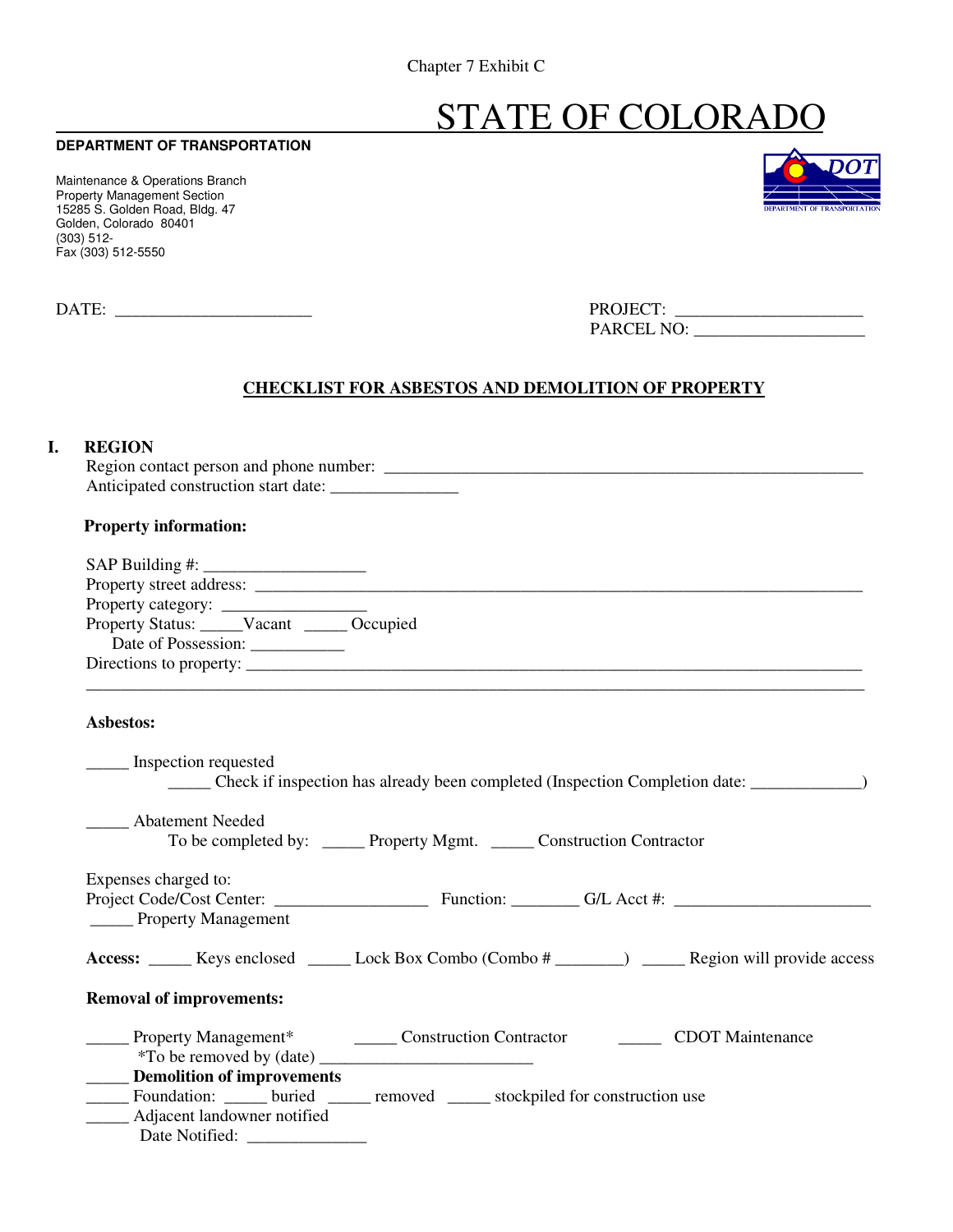# STATE OF COLORADO

#### **DEPARTMENT OF TRANSPORTATION**

Maintenance & Operations Branch Property Management Section 15285 S. Golden Road, Bldg. 47 Golden, Colorado 80401 (303) 512- Fax (303) 512-5550



 Demolition Instructions (Specific: i.e. removal of foundations, retaining walls, trees/shrubs, fencing, mailboxes, utility poles, signs, septic tanks, trash, etc): \_\_\_\_\_\_\_\_\_\_\_\_\_\_\_\_\_\_\_\_\_\_\_\_\_\_\_\_\_\_\_\_\_\_\_\_\_\_\_\_\_

 \_\_\_\_\_\_\_\_\_\_\_\_\_\_\_\_\_\_\_\_\_\_\_\_\_\_\_\_\_\_\_\_\_\_\_\_\_\_\_\_\_\_\_\_\_\_\_\_\_\_\_\_\_\_\_\_\_\_\_\_\_\_\_\_\_\_\_\_\_\_\_\_\_\_\_\_\_\_\_\_\_\_\_\_\_\_ \_\_\_\_\_\_\_\_\_\_\_\_\_\_\_\_\_\_\_\_\_\_\_\_\_\_\_\_\_\_\_\_\_\_\_\_\_\_\_\_\_\_\_\_\_\_\_\_\_\_\_\_\_\_\_\_\_\_\_\_\_\_\_\_\_\_\_\_\_\_\_\_\_\_\_\_\_\_\_\_\_\_\_\_\_\_ \_\_\_\_\_\_\_\_\_\_\_\_\_\_\_\_\_\_\_\_\_\_\_\_\_\_\_\_\_\_\_\_\_\_\_\_\_\_\_\_\_\_\_\_\_\_\_\_\_\_\_\_\_\_\_\_\_\_\_\_\_\_\_\_\_\_\_\_\_\_\_\_\_\_\_\_\_\_\_\_\_\_\_\_\_\_ \_\_\_\_\_\_\_\_\_\_\_\_\_\_\_\_\_\_\_\_\_\_\_\_\_\_\_\_\_\_\_\_\_\_\_\_\_\_\_\_\_\_\_\_\_\_\_\_\_\_\_\_\_\_\_\_\_\_\_\_\_\_\_\_\_\_\_\_\_\_\_\_\_\_\_\_\_\_\_\_\_\_\_\_\_\_ \_\_\_\_\_\_\_\_\_\_\_\_\_\_\_\_\_\_\_\_\_\_\_\_\_\_\_\_\_\_\_\_\_\_\_\_\_\_\_\_\_\_\_\_\_\_\_\_\_\_\_\_\_\_\_\_\_\_\_\_\_\_\_\_\_\_\_\_\_\_\_\_\_\_\_\_\_\_\_\_\_\_\_\_\_\_ \_\_\_\_\_\_\_\_\_\_\_\_\_\_\_\_\_\_\_\_\_\_\_\_\_\_\_\_\_\_\_\_\_\_\_\_\_\_\_\_\_\_\_\_\_\_\_\_\_\_\_\_\_\_\_\_\_\_\_\_\_\_\_\_\_\_\_\_\_\_\_\_\_\_\_\_\_\_\_\_\_\_\_\_\_\_

| Means of advertising (3 local newspapers): |  |  |
|--------------------------------------------|--|--|
|                                            |  |  |
|                                            |  |  |
|                                            |  |  |
|                                            |  |  |

\_\_\_\_\_\_\_\_\_\_\_\_\_\_\_\_\_\_\_\_\_\_\_\_\_\_\_\_\_\_\_\_\_\_\_\_\_\_\_\_\_\_\_\_\_\_\_\_\_\_\_\_\_\_\_\_\_\_\_\_\_\_\_\_\_\_\_\_\_\_\_\_\_\_\_\_\_\_\_\_\_\_\_\_\_\_\_\_\_\_\_\_

Additional miscellaneous information: \_\_\_\_\_\_\_\_\_\_\_\_\_\_\_\_\_\_\_\_\_\_\_\_\_\_\_\_\_\_\_\_\_\_\_\_\_\_\_\_\_\_\_\_\_\_\_\_\_\_\_\_\_\_\_\_\_\_\_\_\_

 **Utility information: \*\* Regions are to contact Utility Vendors to have the utilities shut off \*\*** 

 **Date Region to Shut Off Utilities: \_\_\_\_\_\_\_\_\_\_\_\_\_\_\_\_\_\_**  Date transferred to CDOT: \_\_\_\_\_ Utility shut off/disconnect If assessed by City then are fees current? \_\_\_\_\_\_\_\_\_\_\_\_\_\_\_\_ \_\_\_\_\_\_ Water/sewer Date: \_\_\_\_\_\_\_\_\_\_\_ \_\_\_\_\_\_ Electric Date: \_\_\_\_\_\_\_\_\_\_\_\_ Gas Date: \_\_\_\_\_ Phone Date: \_\_\_\_\_\_\_\_\_\_\_ \_\_\_\_\_ Winterization required \_\_\_\_\_ Plumbing \_\_\_\_\_ Well \_\_\_\_\_ Abandon \_\_\_\_\_ Cap \_\_\_\_\_ Permit to be transferred